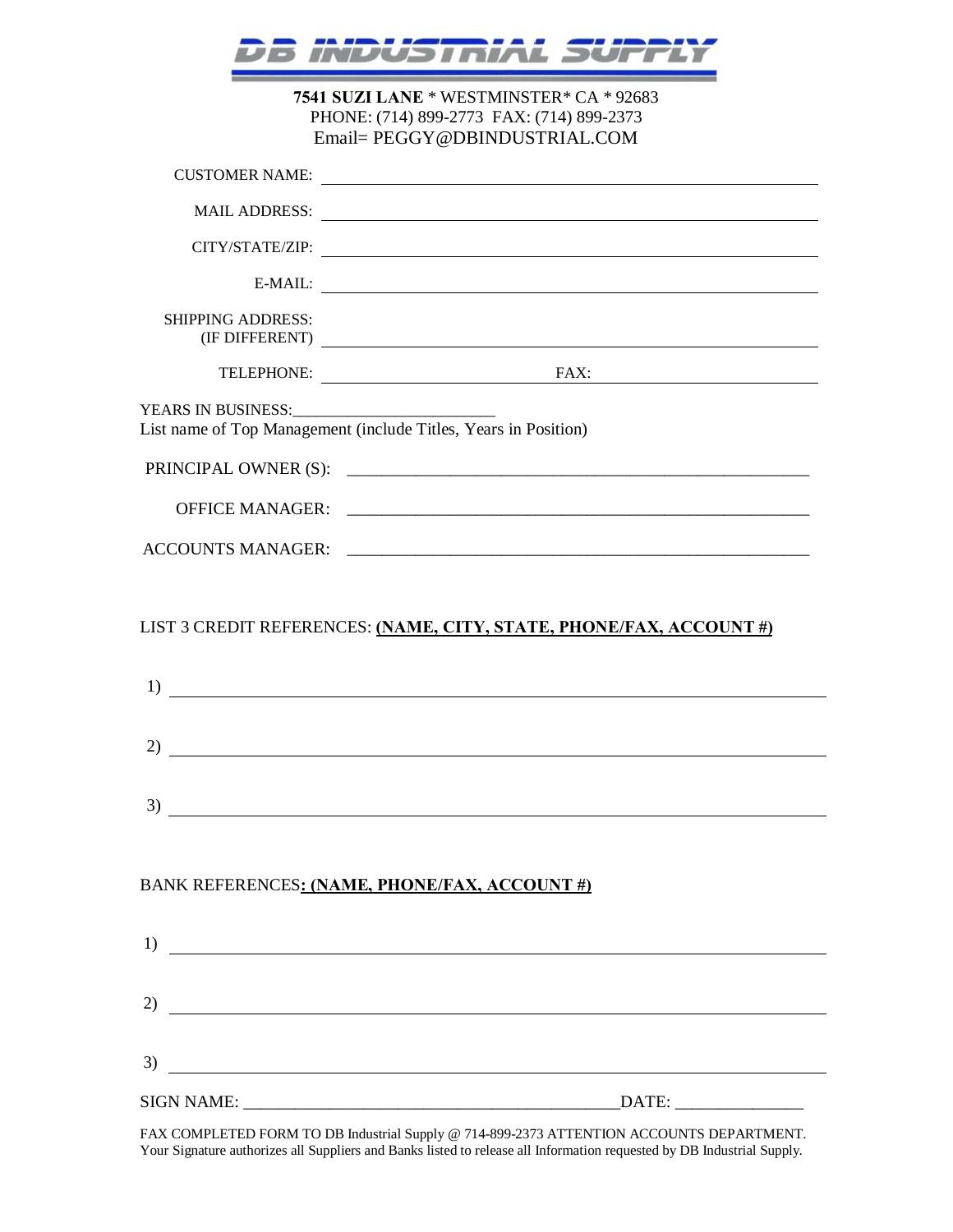## **RESALE CERTIFICATE**

## **(NAME OF PURCHASER)**

**(ADDRESS)**

## **(ADDRESS)**

## **(ADDRESS)**

**I HEREBY CERTIFY:** That I hold a valid sellerg Permit #\_\_\_\_\_\_\_\_\_\_\_\_\_\_\_\_\_\_\_\_\_\_\_\_\_\_

Issued pursuant to the Sales and Use Tax Law; that I am engaged in the business of Selling Industrial Products.

That the tangible personal property described herein which I shall purchase from DB Industrial Supply, will be resold by me in the form of tangible personal property; provided however, that in the event any such property is used for any other purpose than retention, demonstration, or display while holding it for sale in the regular course of business. It is understood that I am required by the Sales and Use Tax Law to report, and pay tax measured by the purchase price of such property or other authorized amount.

Description of the property to be purchased:

CUTTING TOOLS

**(Signature of Purchaser or Authorized Agent)**

**(Title) & (Date)**